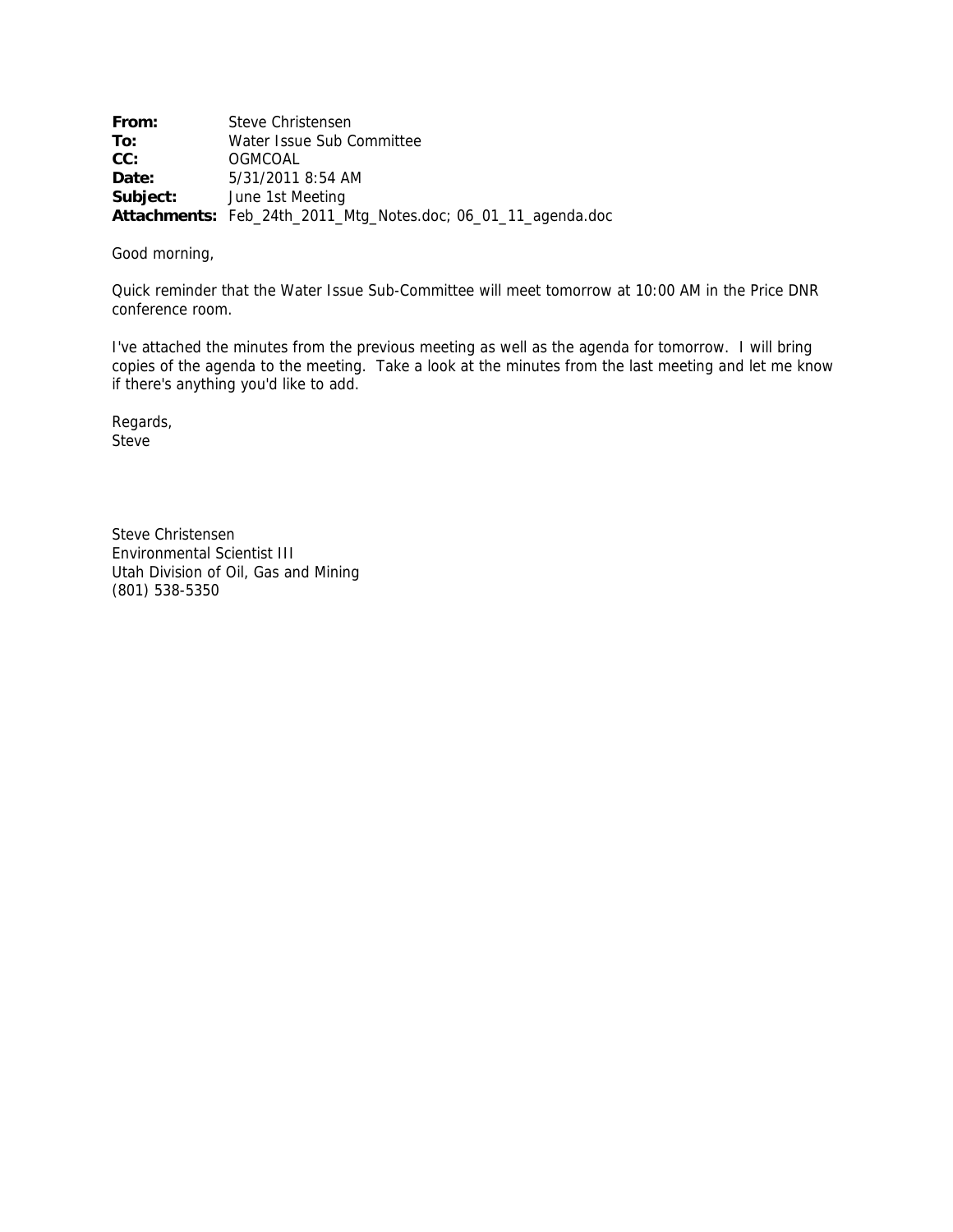# **INTERAGENCY WATER ISSUES SUBCOMMITTE MEETING NOTES**

| <b>Meeting Date:</b> | February $24^{\text{th}}$ , $2011$                                                                                                                                                                                                |
|----------------------|-----------------------------------------------------------------------------------------------------------------------------------------------------------------------------------------------------------------------------------|
| To:                  | Water Issues Sub-Committee                                                                                                                                                                                                        |
| <b>Attendees:</b>    | <b>BLM-</b> Stephen Falk, Steve Rigby, Sue Wiler <b>DOGM</b> - April Abate, Ingrid<br>Campbell, Steve Christensen, Daron Haddock, Kevin Lundmark DWRi-<br>Marc Stilson USDA Forest Service- Joe DiBenedetto DWQ- Mike<br>Herkimer |
| <b>Purpose:</b>      | Discuss water issues relative to interagency communication and<br>interaction.                                                                                                                                                    |

### **MEETING SUMMARY:**

Following introductions, minutes from the previous meeting (September  $21<sup>st</sup>$ , 2010) were reviewed/discussed. Marc Stilson from Division of Water Rights (DWRi) provided clarification on how documentation of water use is provided to the State Engineer. Additionally, Mr. Stilson discussed the difference between a water share and a water right. A water share represents an ownership interest in a water company and is not the same thing as a water right.

 The first agenda item was a continuation from previous meetings regarding the ongoing water right work currently being conducted at the Sufco mine. Mr. Stilson discussed how several discrepancies had been identified based on a review of the records with the field data that has been collected. Mr. Stilson indicated that additional field work would be necessary in the spring and that the USDA Forest Service could submit a diligence claim.

 Mr. Steve Rigby (BLM) indicated that as part of the Greens Hollow leasing process, consultants had identified/mapped many springs and seeps in the area. Mr. Rigby indicated that the maps had been provided to the USDA Forest Service (Forest Service) and DWRi. Mr. Stilson indicated that he'd reviewed the information and had identified discrepancies with the information provided by the consultants. Mr. Stilson indicated that he would work with the Forest Service to identify the springs that they would like to file a diligence claim on. Mr. Rigby discussed how the purpose of identifying these springs would be so that the BLM could identify the springs that they would hold the company accountable for. To that end, the BLM was in the process of collecting baseline data.

 Mr. Stilson raised a concern regarding the Muddy Creek drainage basin. The Muddy Creek watershed provides a significant amount of water for the region and local irrigation companies. The proposed mining expansion at Sufco would involve a large portion of the Muddy Creek drainage to be undermined. BLM representatives discussed how the proposed mining plan in the Greens Hollow tract involves a panel/barrier/panel design. The same mine design has been utilized at the Dugout and West Ridge mines with very little reported subsidence.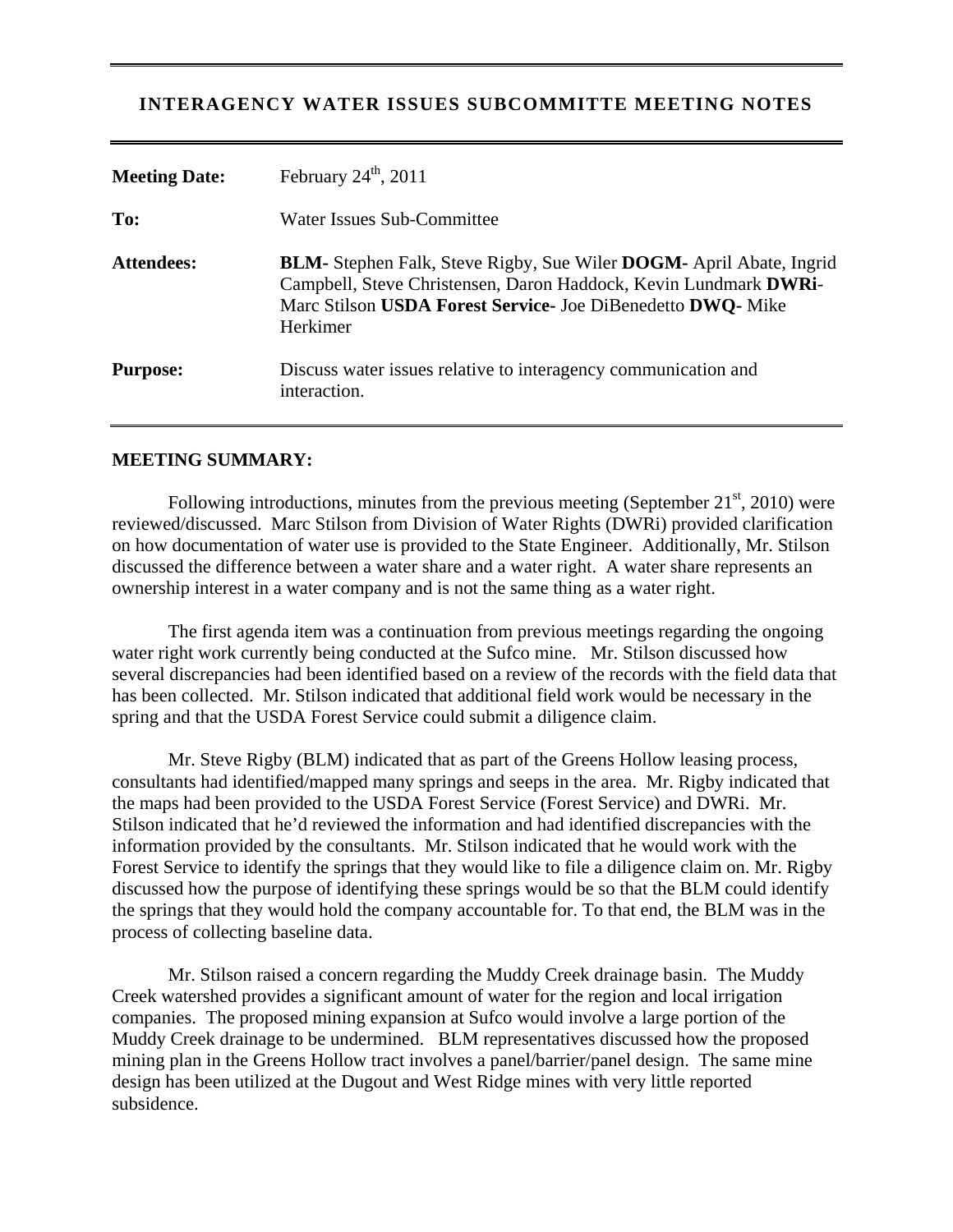Mr. Stilson raised the issue that often times mining activity may impact the hydrologic function of an area, but the companies argue that the water is still within the drainage. Mr. Stilson's concern is that climatic changes could mask the full impact of interception of water by mining activity.

 Mr. Daron Haddock (DOGM) indicated that SMCRA requires the companies to provide baseline data that can be used to establish the seasonal variation of a hydrologic resource. DOGM requests two years of baseline data. Mr. Stilson discussed how the Emery Water Conservancy District has done an extensive amount of water monitoring and that they could be a potential partner in establishing the characteristics of the hydrologic resources in the area.

 The next agenda item was a follow-up item regarding a memo from the State Engineer clarifying when a water right is required. Mr. Stilson discussed how the State Engineer had not yet produced a clarification memo. However; the State Engineer had recently met with the Utah Mining Association (UMA). The UMA had requested clarification from the State Engineer on water right related issues/concerns. The Windy Gap process was part of that discussion. The State Engineer explained to the UMA representatives that the DWRi had reversed course approximately 3 years ago when the agency determined that coal mines do need water rights if and when they put water encountered underground to beneficial use. According to Mr. Stilson, two of the primary consumptive uses for water at coal mine sites are the water shipped out of the mine in the coal and dust suppression. Additionally, it was discussed that a coal mine operation does not need a water right for routing encountered ground water out of their operations. However, a water right is required if the encountered ground water is subsequently utilized in the coal mining operation.

 Mr. Stilson indicated that the DWRi would eventually like to sit down with each of the mines and address any water consumption issues. It was discussed that DOGM could potentially utilize their mid-term review process to facilitate this. Mr. Stilson did point out that in fairness to industry; they were told for many years that they didn't need a water right for any consumptive use of ground water.

 The next agenda item was a Sufco-North Water Springs update. Pam Brown and Tom Lloyd from the USDA Forest Service had conducted recent meetings on the issue, but were not in attendance to discuss the details. At this point, it appears that two options are being considered to address the impacts at North Water Spring:

- 1) *Off-Site Mitigation*: The company would perform mitigation/water replacement in another section of the Manti-LaSal National Forest (i.e. not at the location of impact) or
- 2) *Pump*: The company would somehow route/pump the intercepted water back to the riparian area that had been impacted as a result of subsidence.

Based upon discussions with Mr. Joe DiBenedetto (Forest Service), it appears that offsite mitigation is not the favored approach by the Forest Service.

 The next agenda item was an update on the BLM's diligence claim to DWRi in the area of Lila Canyon. It was noted that BLM hydrologist Jeff Brower, had filed a diligence claim and was working on revisions with the DWRi. It was discussed that the diligence claim was not a sub-basin claim, but rather a diligence claim with numerous points identified within it. Mr. Stilson indicated that it's better, in mining situations, to individually list each spring/seep.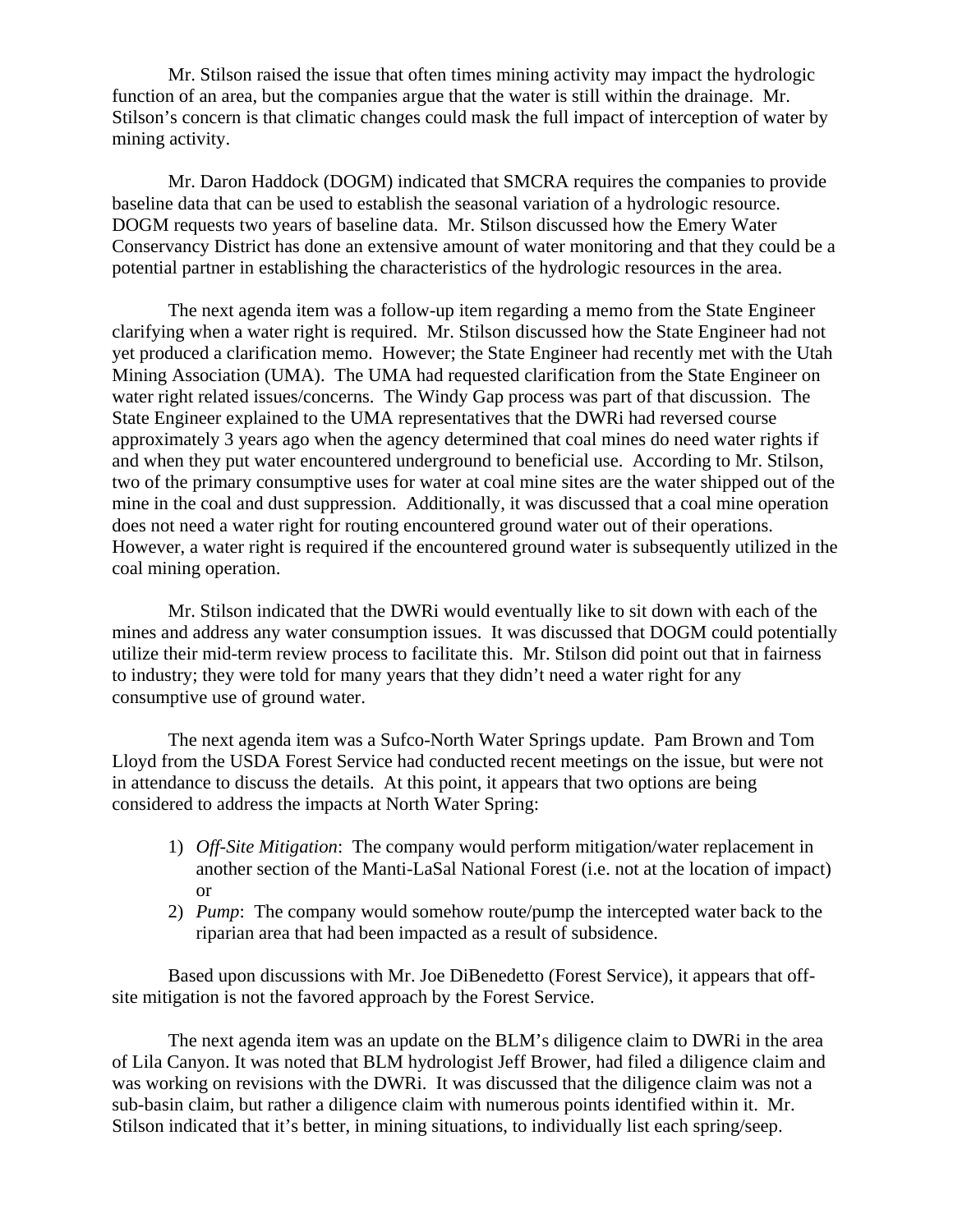It was discussed that Murray Energy inherited water right applications from the Kaiser Mine Co. that are currently in the DWRi's shop. Denise Dragoo (legal counsel for Murray Energy) had contacted DWRi and asked them to move the applications. Mr. Stilson indicated that the company would be behind the BLM in terms of priority date. It was discussed that the DWRi can't approve the company's water rights as they are filed and that additionally, the water right claims by the company are coming on top of the BLM's application.

 A Crandall Canyon update was provided next by DOGM. DOGM staff indicated that the perpetual bonding issue was still before the Board of Oil, Gas and Mining. Mr. Kevin Lundmark discussed recent developments with the chemical process currently being utilized at the Crandall Canyon site and provided an update of the polymer testing that had been conducted. Mr. Lundmark indicated that he is watching sulfate, total dissolved solids and pH (as well as other reactants) in order to detect if anything with the Crandall Canyon mine-water chemistry is changing. Mr. Lundmark indicated that at present, the data did not indicate a change was taking place in the ground water chemistry at Crandall.

 Mike Herkimer of the Department of Water Quality (DWQ) discussed the new Crandall Canyon UPDES permit. Mr. Herkimer indicated that the new permit would require analysis for aluminum. He discussed how if the aluminum concentrations were found to be high, DWQ would need to evaluate whether to establish a limit for aluminum.

 The future reclamation plans for the Crandall Canyon Mine site were discussed. The construction of a pipeline system that would route the mine-water from the workings to either a Class IV agricultural ditch or water treatment facility has been discussed previously. Mr. Herkimer (DWQ) was asked about the possibility of routing the untreated mine-water directly into a Class IV drainage network even if the water ultimately reported to a higher water classification. The question was based on the assumption that it could be demonstrated that the iron laden/untreated mine-water had effectively cleaned up by the time it intersected a higher drainage classification. Mike Herkimer (DWQ) indicated that he would look into the issue and get back to the group at the next meeting.

 The last agenda item was long-term mine water discharge post-mining. The DWRi's is concerned about trans-basin diversion of state appropriated water. The discussion centered on the possibility that other coal mines (other than Crandall) could eventually fill up and discharge years after final reclamation had taken place. Mike Herkimer (DWQ) discussed an incident at the Jordanelle Reservoir where mining had occurred 30 years prior to a water quality issue. Mr. Herkimer indicated that even after all that time; the mining company was still responsible for the contamination.

The next meeting was scheduled for June 1st at the Price DNR.